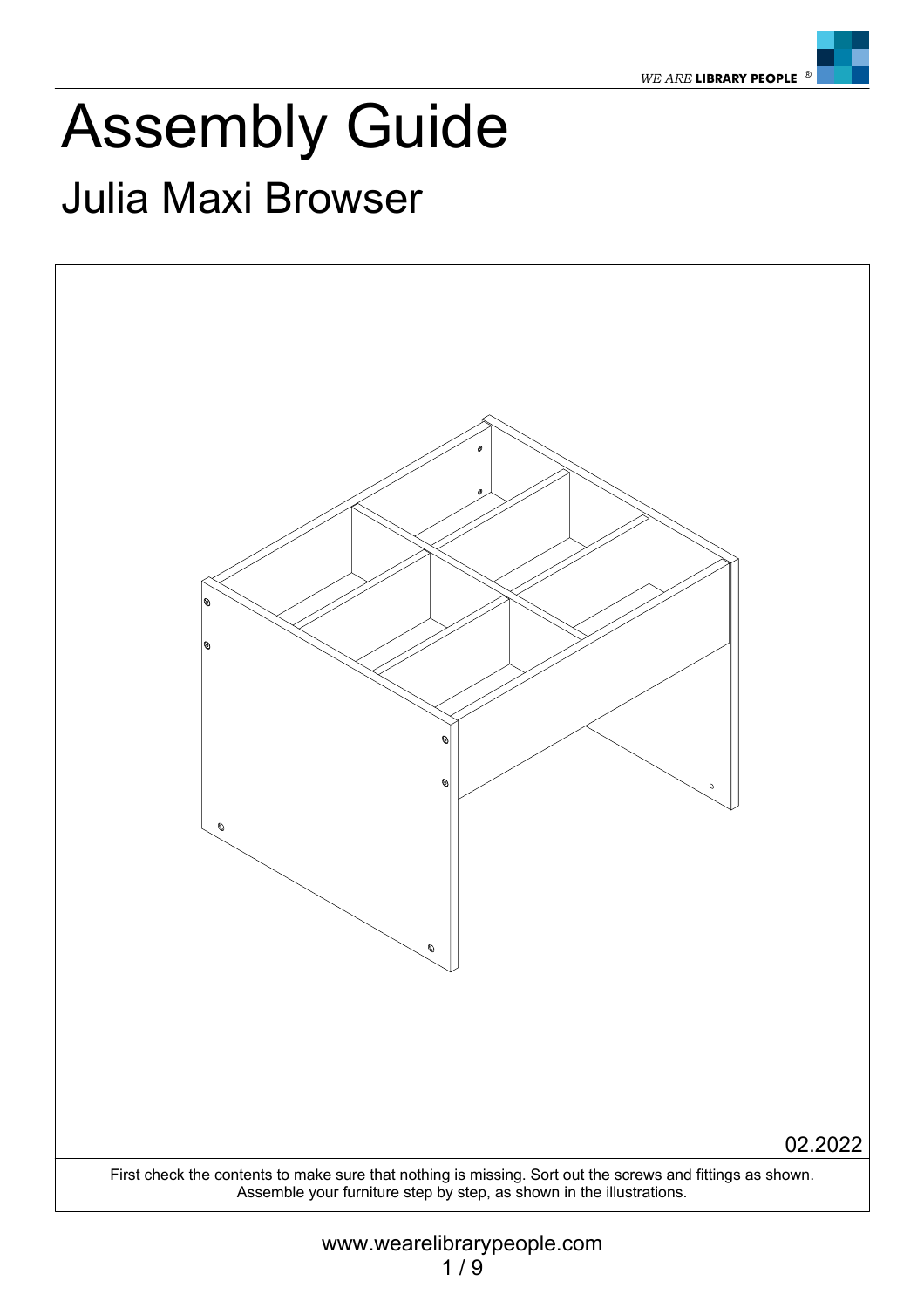

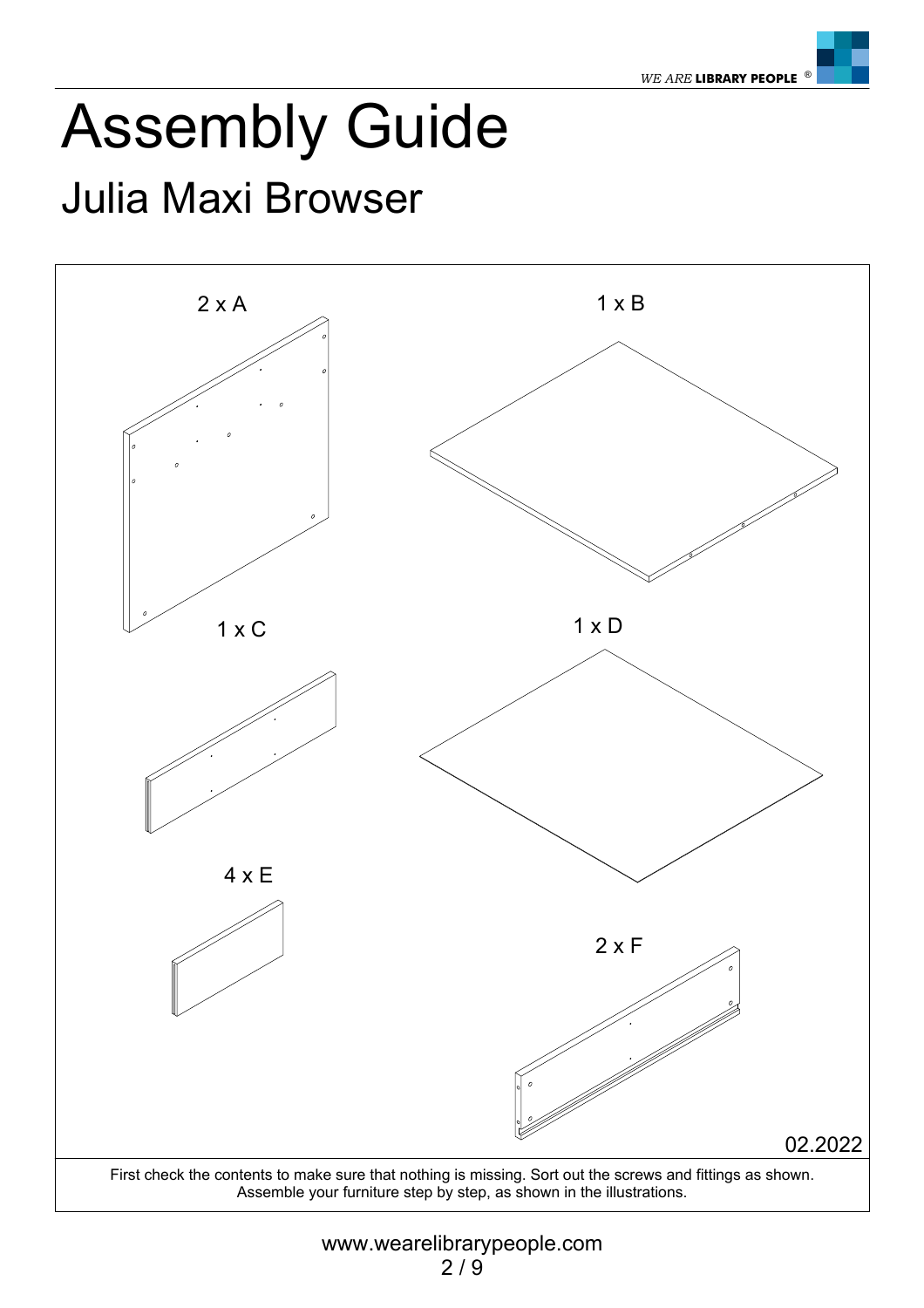

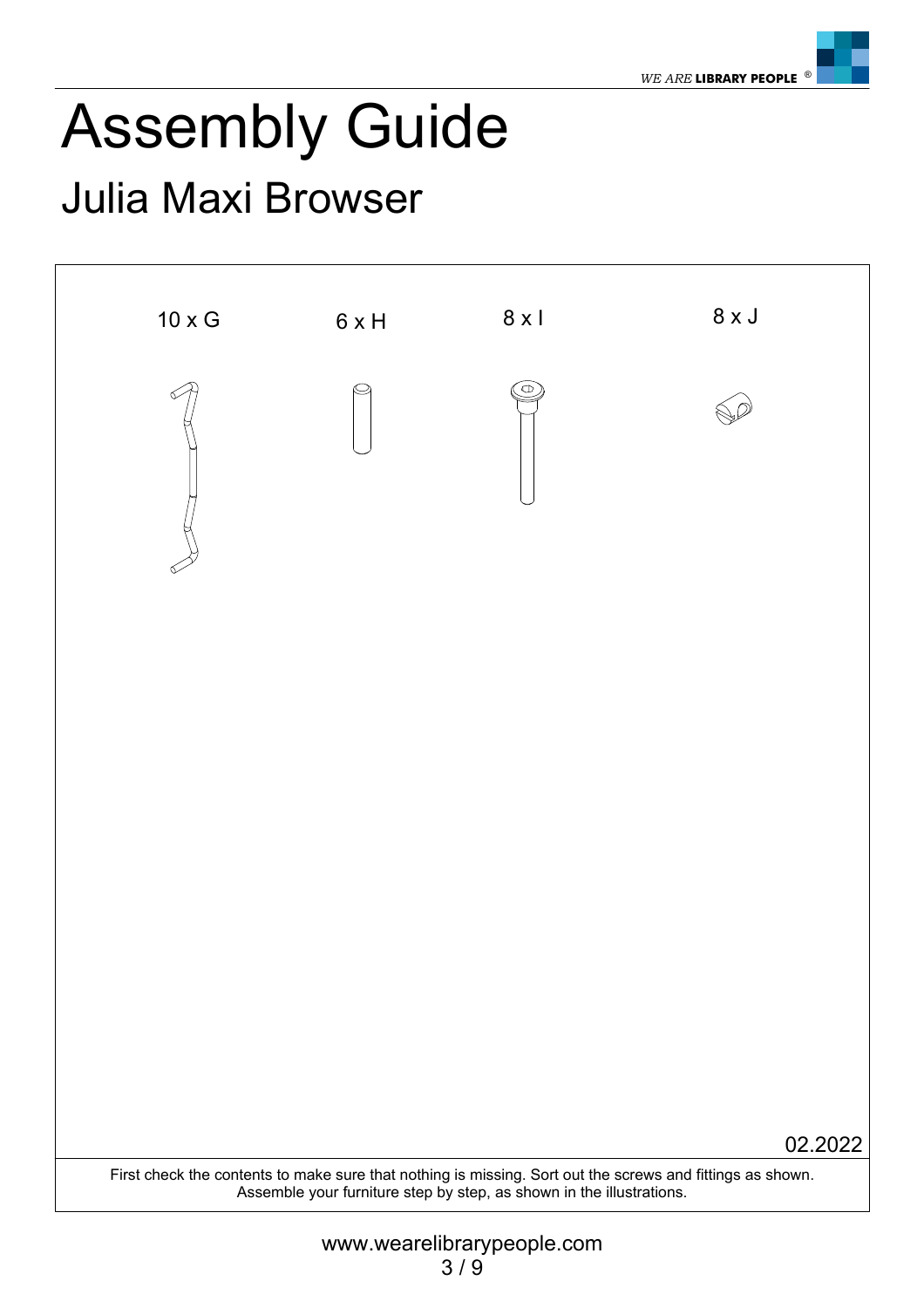



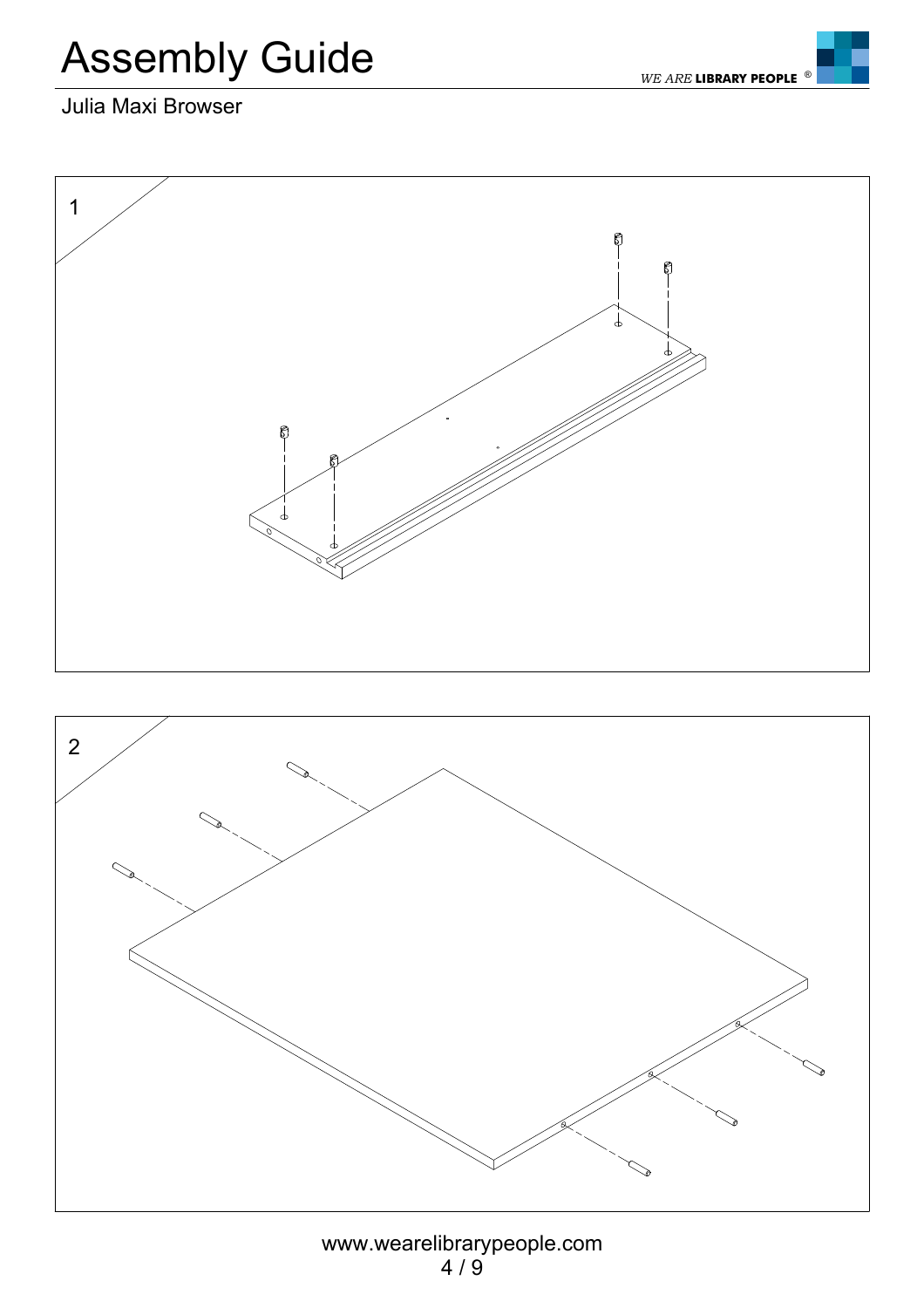



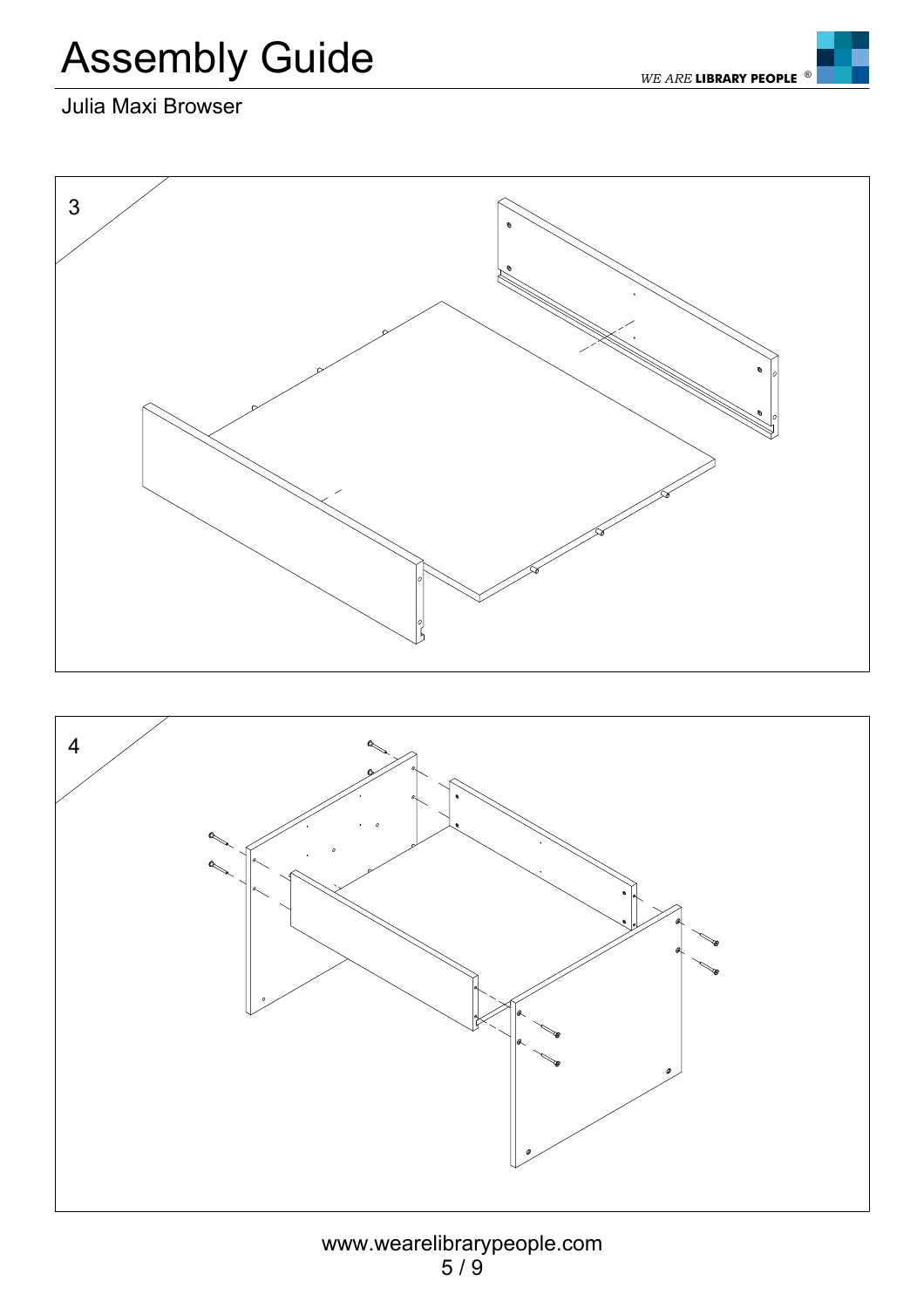*WE ARE* **LIBRARY PEOPLE**



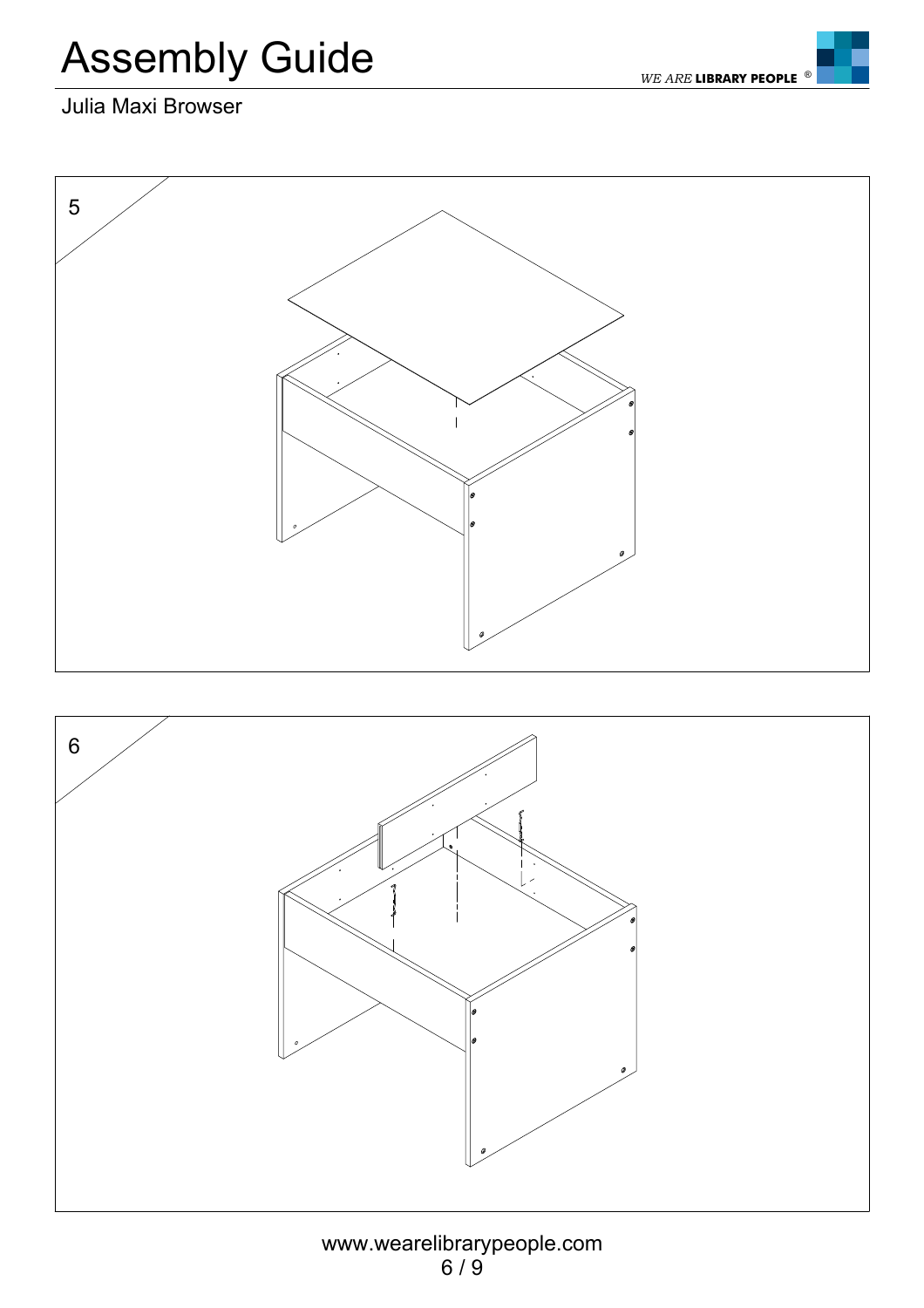*WE ARE* **LIBRARY PEOPLE**

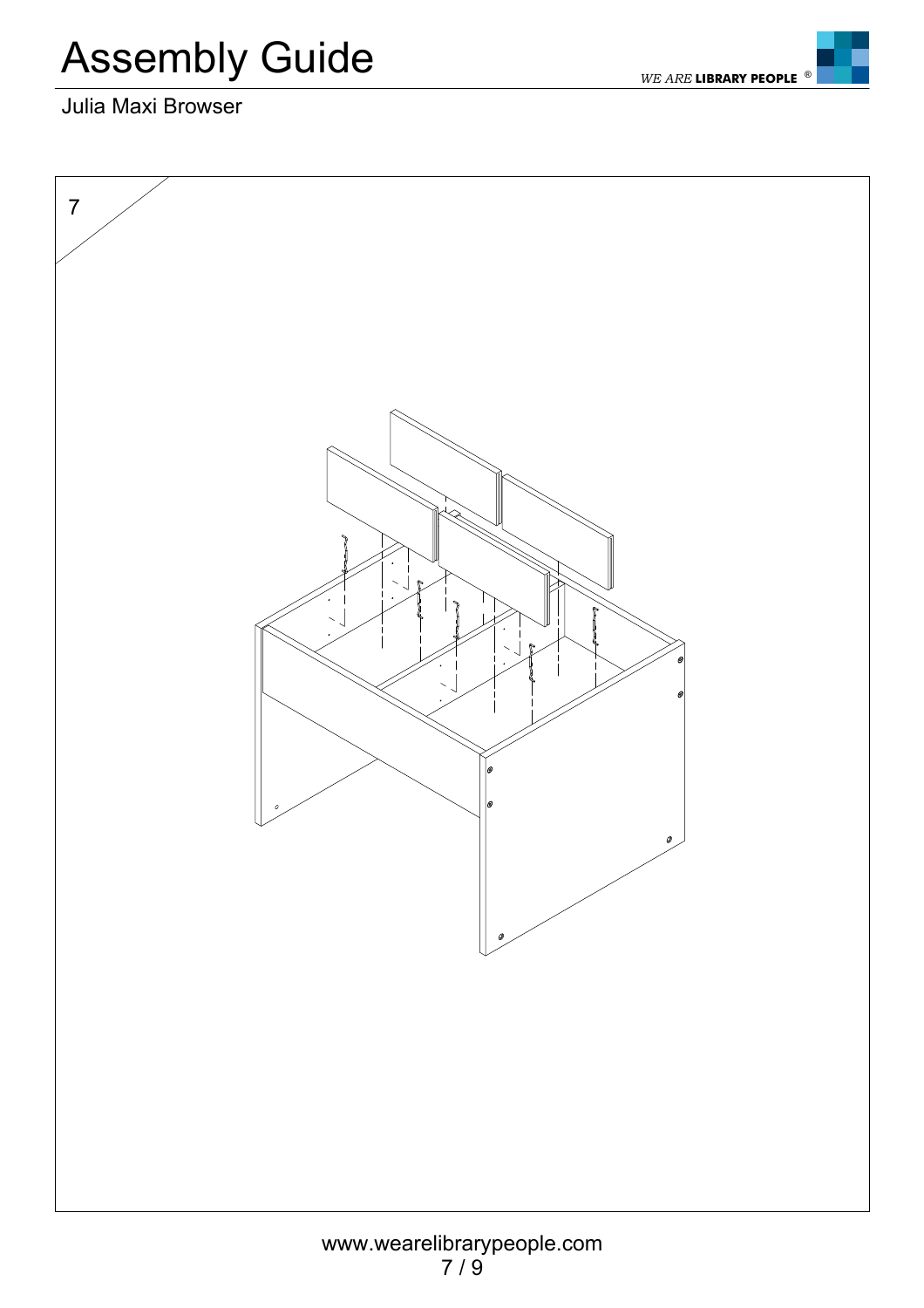*WE ARE* **LIBRARY PEOPLE**

#### Julia Maxi Browser





#### www.wearelibrarypeople.com 8 / 9